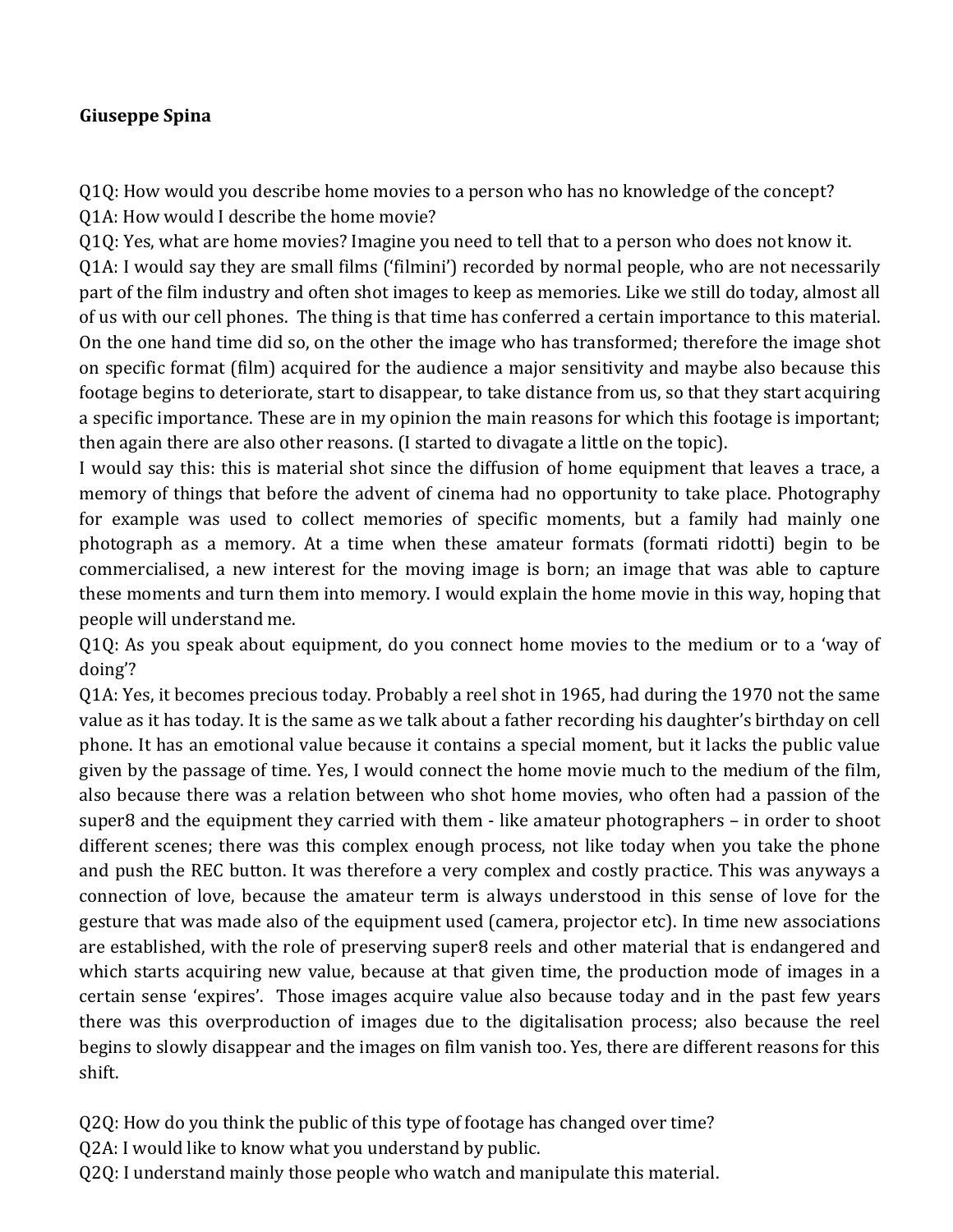$Q2A$ : Ok, so this footage was mainly used inside documentaries. For me personally, this kind of footage – and I am talking here about amateur footage in general and not only home movies; because home movies have become in time a sort of travelogues, so they can be understood as a sort of tourist images - underlines a sort of an interest for the gesture of filming. I would give importance to each instant, to each filmed moment. Whoever decides to film a certain scene, be it a professional filmmaker or not, does it with a certain motivation, at least an intention. If he films something rather than something else, there is a reason why. Each image is important, each decision is important just as each thought is important. A big part of the use that is being made nowadays with this material in the documentary field is trivial enough. There is no research of the images in itself. They are rather used because they belong to that specific family, to that particular person. Many times there is no construction. We often find for example found footage inside a documentary because they are thematically connected to it and not because the image has a specific aesthetic value, even if shot in another place and context. The research of who operates with this footage is very limited form this perspective. 

Q2Q: So you make a clear difference between the use inside the documentary, which is built with a specific veracity in relation to what the image expresses, a certain historical rigour and the experimental use.

Q2A: Yes, the documentary which many times selects material in a more trivial way, and the experimental work that has behind a more researched and explored process. This second case is where you dig and try to bring to light things that go beyond the single shot and create a different depth for the research of the past/of the story.

Q2Q: This aspect is rather strange when thinking that amateur footage is also considered to be part of micro-history, of unconventional history, so it should be something rather parallel to a commonheld view. So also from a creative point of view there is strange to see that there is a convention on the reuse of this footage.

Q2A: We need to depart from the aspect of the audience, of who is looking at this material, no (this was the initial question)? How does he or she react? We need to understand 'what' the audience looks at. If my father looks today at some images shot in the past by himself or by some family member, it is obvious his reaction is an affective one. If my father looks at amateur footage as part of a documentary or fiction film, so in another context, it is clear that this reaction is a different one. Maybe he won't even realise that this footage was shot in the 70s or whenever it was shot; at least I do not think he would reflect on it.

Q2Q: Because the point of view changes.

 $Q2A$ : Yes, because it shifts; the intention shifts. He probably will not think about it and take it as something else. Why is this? This is because cinema as an instrument carries a share of fiction inside it. Each image you create and project in a different context, somehow distorts reality. As a consequence it is not possible to be objective. I am totally for this subjectivity, both for who records these images and for who watches them. The gaze is always subjective as it projects upon the inner self. This is my personal opinion. I think we should give more value to the analysis of this kind of vision. Each of us, even those who do not find much interest in cinema or do not have this need to reflect upon it, have their own way of perceiving things.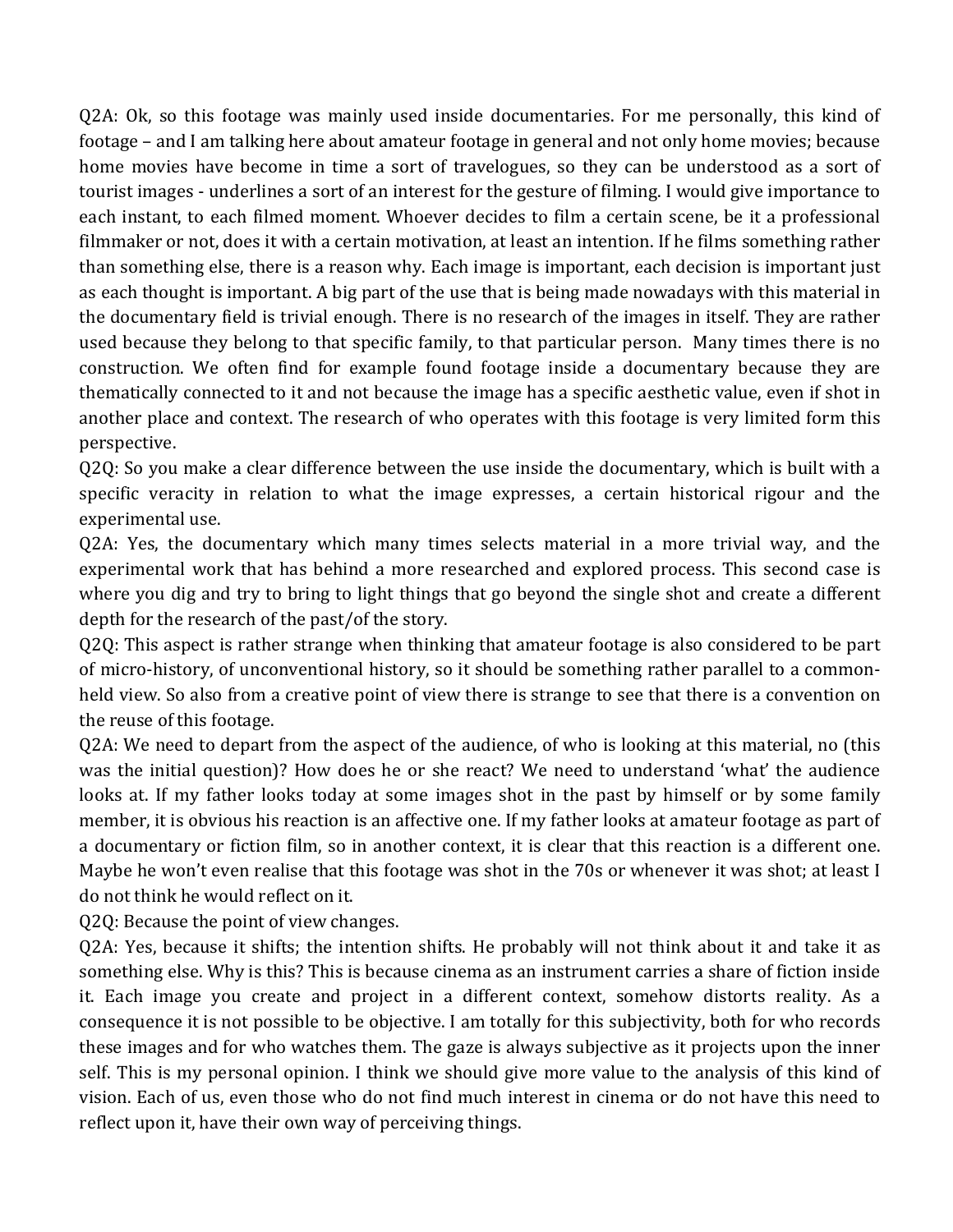Q2Q: But do you believe in the fact that the producer of the images and the public can resonate? In the sense that the public can perceive the intention of the author in the way it interprets these images?

Q2A: Yes, this is the scope of commercial cinema. It does exactly this: to record something that likes to a big volume of people. Therefore I needs to render my work as objective as possible so that it is acceptable. Yes, commercial cinema is all about this. Then there is the genius of Hollywood who say 'yes I do this, but by doing it I experiment with fascinating forms and genres of audio-visual products, that contain valid and powerful instruments'. Yes you can do it in so many ways. In Italy maybe we do it in the most trivial/ignorant manner, in the style of 'cooked and eaten' ('cotto e mangiato' – something consumed very quick; word pun: refers to a very popular Italian TV show for cooking). In Italy is it done mainly like this, like something that does not contain much effort, much research. Returning to the issue of found footage, I think that people are generally fascinated by images that do not fit in the standard format imposed by commercial cinema and TV.

Q2Q: Because they are different.

Q2A: Yes, these are images that appear in a different way. I think that all people is fascinated by it, just as they are fascinated by handmade animation for example. I had enough experiences of projections, meetings, of people who are taken by cinema itself, who come to see and engage with different films that do not enter those standard frames and who often find themselves happy and touched by what they see. I think that there is a deep fascination with these images.

Q2Q: A sort of 'technostalgia'.

Q2A: Yes, it is the type of image, but I would distance myself from the technical discourse and get closer to the aesthetics of the image: how does an image present itself, regardless of the way it was constructed? I don't know, in this case I would stick to the aesthetic aspect.

RL: Yes, but for example the grain that is typical of the reel, offers a certain aesthetic quality to the image.

GS: Yes, this is clear that this is a result of a technical process. What I mean is that the audience is not directly aware of the technical aspect behind the film, if it is a reel or a software effect. In general it is like this with the audience. I would give more importance to the perceptive and aesthetic aspect that is generated in the mind and the eyes of who looks at the images. Yes, I think that these images have a specific fascination. Also because  $-$  and now I get back to what I was mentioning earlier  $-$  some documentaries of RAI history, shot in black and white, which were most times silent movies that have been readapted and sounded for the purposes of the film, are in reality beautiful images. Nevertheless they are being generally used, accompanied by sound and commented in a way that disconnect a lot the public from the images. And this happens not only with people who are technically more aware of the process, but also with people who have less knowledge about the technical part. It can be obviously an interesting documentary as it touches historical and social aspects, but the issue is that these images are not perceived as what they are, because of their value of image, but they are perceived from a documentary point of view. The value, which the image carries, gets lost in this way and almost disappears. If we were able to see this image edited in the sense of its original value, with live sound, it would acquire a totally different meaning.

RQ3Q Which are in your opinion the most successful examples of reuse of this footage?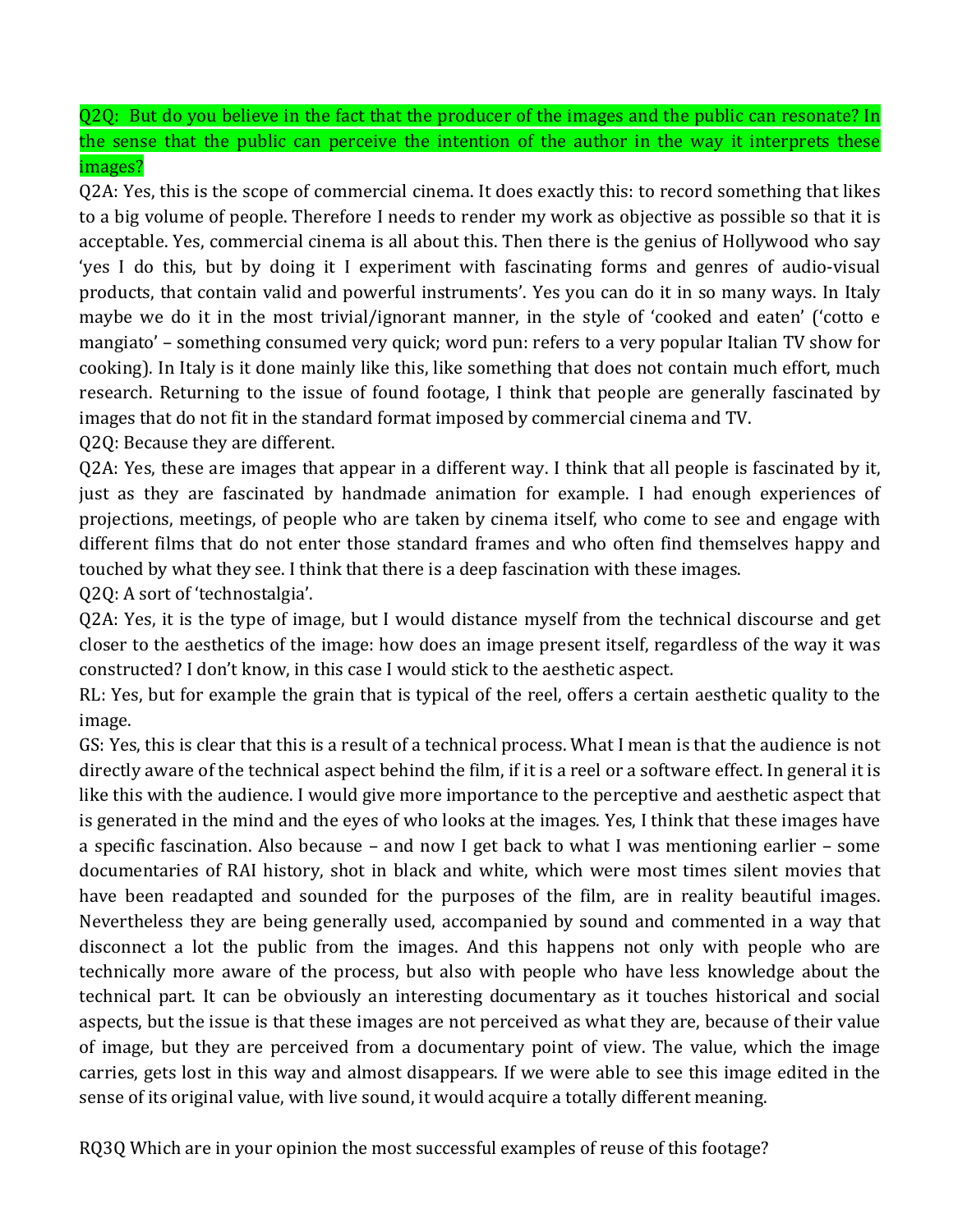Q3A: I do not intend to make a list of titles, but there are films that have a specific value. As I think about it, these are mostly films done entirely with found footage. This can be an important characteristic.

Q3Q: But do you make a distinction between home movies and found footage?

Q3A. For me there is no difference. For me home movie is also found footage.

O3O: But having more contextual information on who has shot the home movies, does it not influence on the fact that it is not found footage anymore?

*3AQ: It can become something else than found footage too. To give you an example, we acquired from Home Movies Bologna the archive of Nato Frasca. Home Movies digitalised it and we acquired it; it is* around 10 hours of material that we acquired for a project.

*RL: You have also the film Kappa?*

GS: I see you know Nato Frasca. How did you find out about him?

*RL:* When I started my PhD work I was interested in this subjective aspect of my creativity that connects to how I see and reuse material, included home movies. In my research I stumbled upon Nato Frasca and his interesting research on the subconscious nature of our artistic productions and on the doodle.

*GS: You need to tell me how you discovered him because there are few of us knowing about Nato Frasca's work.*

*RL:* Yes, I needed to know more about this subjectivity and how the subconscious can manifest itself *inside creative work.*

GS: And where did you find Nato Frasca's book?

*RL: I contacted the association Nato Frasca some months ago and got the book.* 

*GS:* So it is more recent this thing.

*RL:* Yes, in the frame of my project.

*GS: I* am pleased you know about him. Knowing Frasca you will understand better what I intend to say. So Nato Frasca's material is composed of footage that he shot but didn't edit. Kappa is not part of this *footage. Inside this footage there is also home movie, his own private family shots. I have seen this material and I became aware that this part of the footage, where he films his family, I mean he shoots these images with his girlfriend, while they visited various places across Italy, is not common material. You recognise suddenly: it is him behind the camera, filming, also in the moments when his daughter is born.* It therefore depends on who shoots the images. It is clear that I am driven to work with this *footage,* knowing who he was and what his work was, especially the aesthetic aspect that played for *him an important conceptual role.* 

*RL: Did you meet him personally?*

*GS:* No, I got to know his work 6 or 7 years ago, got in touch with his family and started to try and get his reels to Home Movies Bologna, because they were getting ruined.

*RL: I do not know so much his filmic work, more his theoretical work.* 

GS: Yes, the doodle and the book 'Art in the shadow of another light'. Beautiful work. I got interested in *Nato because a common friend who worked and studies next to Nato, saw my first films and told me I should got to know Nato because we have a lot of things in common. Indeed, getting to know his work I* realised that I am not alone. For 7 years I had been doing films that no one was seeing. Then I saw that *he* was doing this work and his experiments with the doodle. I am reasoning and continue to reason upon the sign, but with the camera, not with the drawing instrument.

*RL:* This is very interesting, because I have found this parallel between Nato's theories and the art of the *home movie.*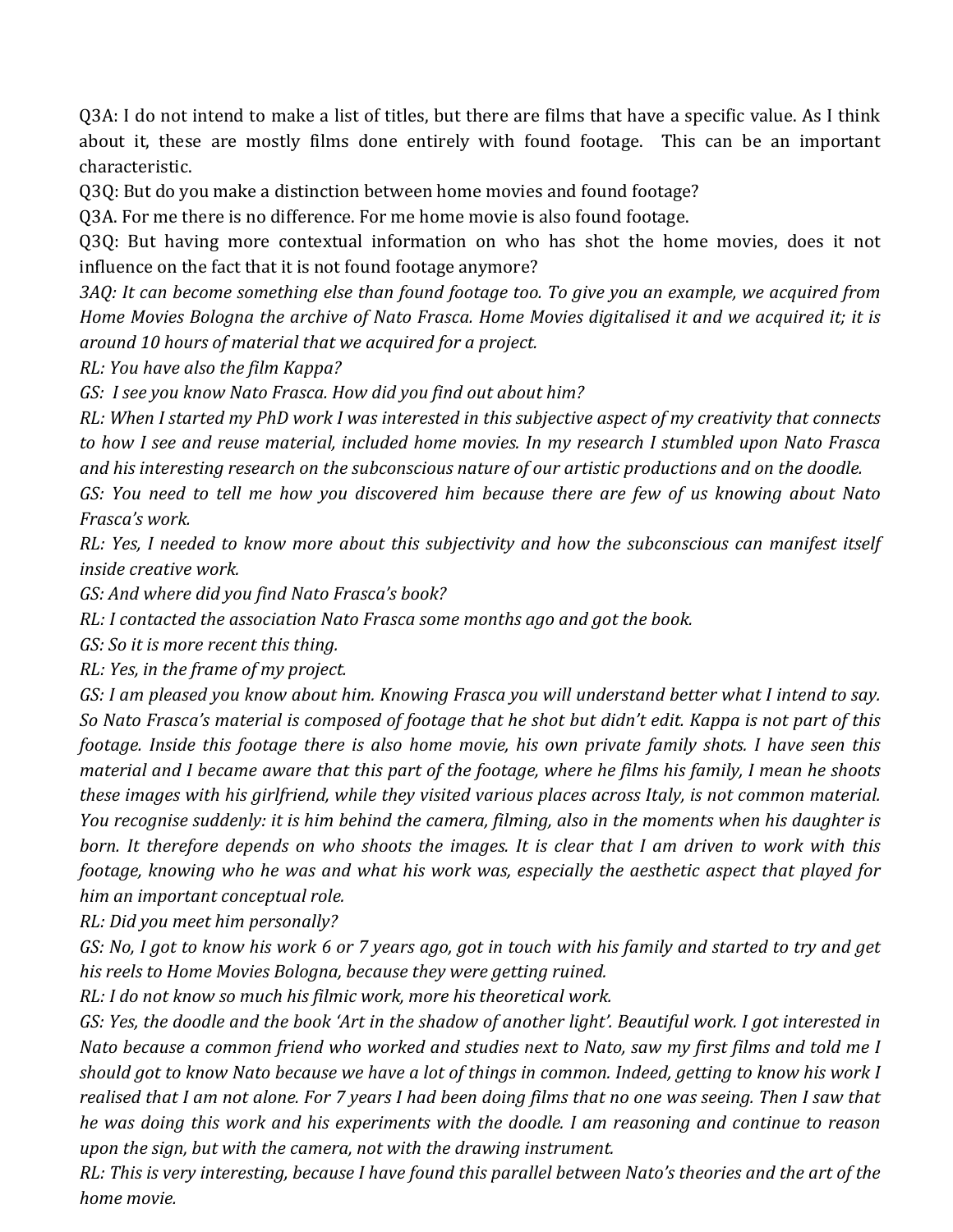*GS: Yes, of course. The foundation is the same: if someone frames a certain scene and shoots it, it is because he has seen something inside of it. This is what Nato's work is all about, and this is what I am doing* with film. If you trace a sign, this is a manifestation of your inner self. If you choose to frame a *certain scene and not another and you give a specific series of movements to the camera, it is a manifestation of yourself.* I think we can research the depths of the inner self through the moving *image.* 

*RL: Maybe searching it in less conventional images, that are more free form a technical point of view.* 

*GS: Yes, before knowing Nato's work I wrote an essay called 'Refractions of the impulse film'. I* developed this concept of the impulse-film, made in an instinctual manner, without studying the scenes and how to shoot them. This essay contained a sort of a method, which in my opinion wants to develop this aspect, uses in order to practice the instinct-film. I think there is a way to record, to re-see and edit scenes in order to follow this method. I can send you the essay if interested.

*RL:* Yes, it would be great.

*GS:* Then, discovering Nato I saw that he had done the same, with years and years of research. When I was talking about it to others, many looked at me in an awkward way, but finding that I was not alone *was a relief.*

*RL:* What is interesting in Frasca is that he extracts theory from practice, he develops a theory based on his practical experiments. In general it is the opposite, theories and rules are already given and we see *if* we can conform to them or not.

*GS:* Yes, then again Nato invented a sort of alphabet to describe all his experiments. He wrote a *practical book on the doodle which remained unpublished.*

*RL:* If I am right it should have been the second published book.

GS: Exactly, how do you know?

*RL: Talking to the Nato Frasca Asosciation.* 

*GS: To Franca, his mother.*

*RL:* No, it is the nephew I think.

GS: Ok, because I am interested, as Nato Frasca's work is practically unknown and I am trying to render *the public* more aware of it, to make emerge this figure of 'crazy scientist' whom no one really knows, *but it is a very powerful thing.* 

GS: Ok, lets return to our discussion.

Q4Q: Yes, when did you start working with found footage?

Q4A: Somehow I never started. You have seen my films.

Q4Q: Yes I did. There are some parts in your work that I perceive this intimate sense and aesthetic belonging to the reuse of home movies.

Q4A: Ok, this is where I wanted to get. I never literally used home movies. There are some parts like in Albere, where I use 16mm images, but these are images shot by us and not from archives.

Q4Q: But leaves this impression of the use of archives.

Q4A: Yes, I wanted to get at this point; because it happens also to a film that I shot here in Bologna, 'Impressio in Urbe'. It was shot in super8 and digital. Who watches this film asks me if these are home movie images belonging to Home Movies Bologna, given that it is a work done in collaboration with them. That is not archive material but footage shot by us. Here lies the trick of cinema, the fact that today you can record material that looks like found footage.

Q4Q: So this is a proof that today we are very much conditioned by the aesthetic part.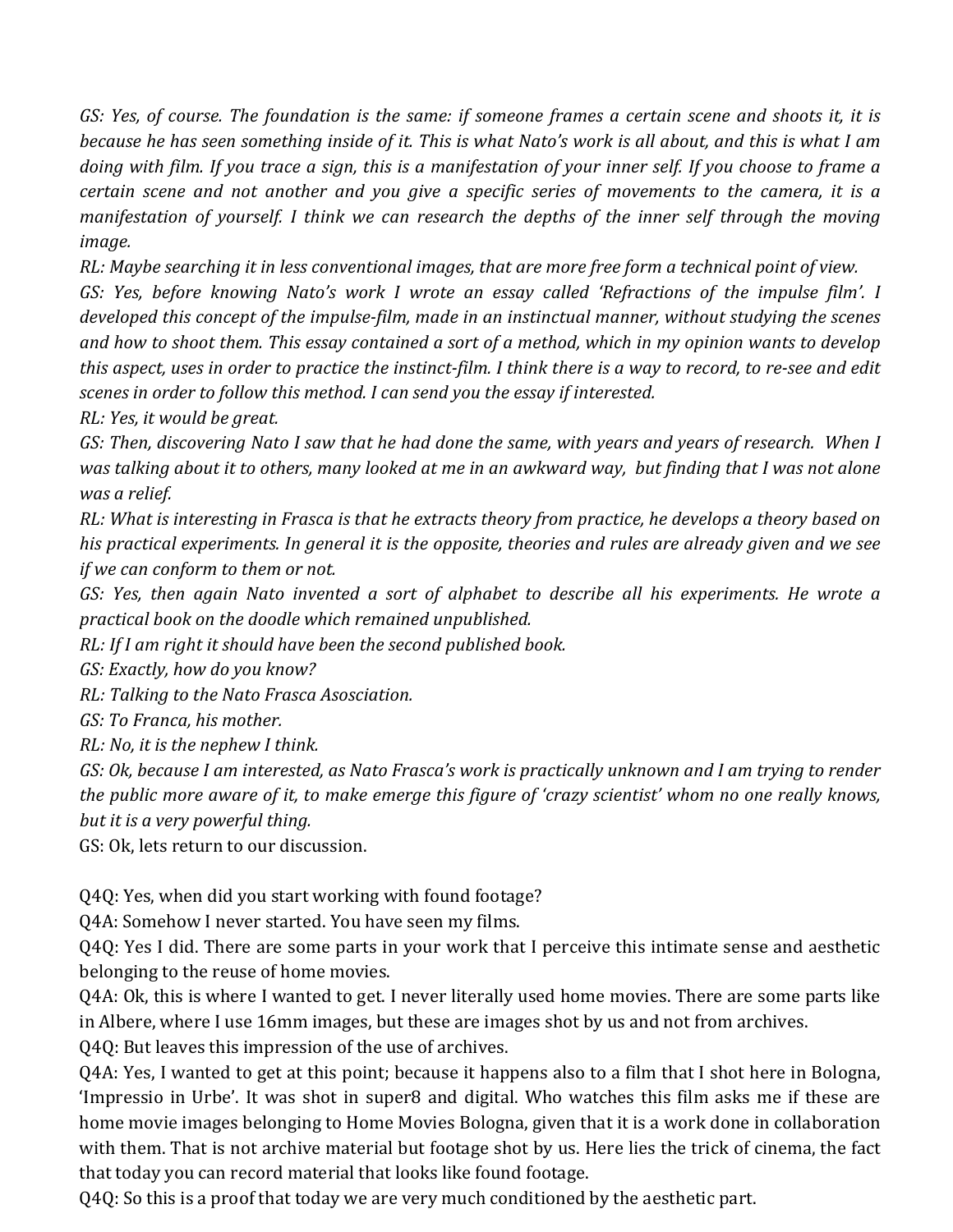Q4A: I do not know. We can reflect upon it. It could be understood also differently. Maybe we are preoccupied of calling it found footage, and connect it to the 70s for example, but in reality it has nothing to do with it, because it could be shot even today. Then what is it that changes? The fact that there was that specific dress code or the hair you used to cut in a certain way?

Q4Q: We could see it as two apparently identical painting, the real one and the copy.

Q4A: But maybe there is no intention to do a copy, to make a false. I did not record in super8 to falsify the images.

 $Q4Q$ : No, I am not referring to the intention but rather to the effect. Like when you see two images that are the same but only a part of the audience, which is more knowledgeable, sees the difference between them.

Q4A: It could be also this. It could be also the fact that in reality you are not doing anything else than record with an instrument that was used 40 years ago. The reel was that specific one. Of course that today we have newer reels but the technology and the type of image is the same. The essence of the image is the same. The problem can be also due to the fact that the amateur format started disappearing and the public was not used to it anymore. Then starting some 10 years ago it reappeared and continues to be present in other forms. There was this gap of around 20-30 years. As a consequence the image that I shoot today with the same technology of 40 years ago, is interpreted as an image from 40 years ago. Why is this? Because there was this break in the collective imaginary, so that for who perceives these images now, these need to be connected to the 70s. This is not a problem with the image, with the format. It is a problem that we, the audience have. Why? Because if super8 would have continued to be used also in the 80s and 90s, despite of the emergence of the analogic, we would probably not have had the perception of these images as old images. It could be interesting as a vision that brings forth other thoughts.

 $Q4Q$ : Then it depends also who looks at these images. One thing is to show them to a 70 years old and another to show them to a 20 year old, who has not lived through that time even.

Q4A: Of course, this is a research that could be done. How would a 15 years old react in front of an image that was shot today in super8.

Q4Q: Very interesting to think about it. I think that a Scottish high school professor from Scotland gave me a hint that could be something to assess, when he told me about the classes he teaches to young adolescents about home movies and found footage. I said that one time I need to go there ans see what they teach.

Q4A: It could be done. This is fundamental. I am also teaching sometimes at the Academy of Fine Arts here in Bologna and some students sometimes do not even know the difference between different formats:  $16:9$  and  $4:3$ . It is clear that there is a gap between people and the image, which is preoccupying, in Italy more than ever. To come back at our discussion I have worked on a Sicilian film based on found footage that is called 'City, state' (Città Stato).

Q4Q: Yes, I have seen it. There you used various archives. What struck me is the scene with the kids playing on the streets that looked very much to be shot in the home movie style.

Q4A: That was an entire archive in super VHS, shot during 1992-1994. This was material belonging to local TV. I tried to talk to them various times but as they did not give me access to it, I had to take it.

Q4Q: How?

Q4A: I have put around 40 tapes of VHS in a bag pack and took it with me. I developed form this material the theme I was interested in. This footage was not meant to narrate what I wanted to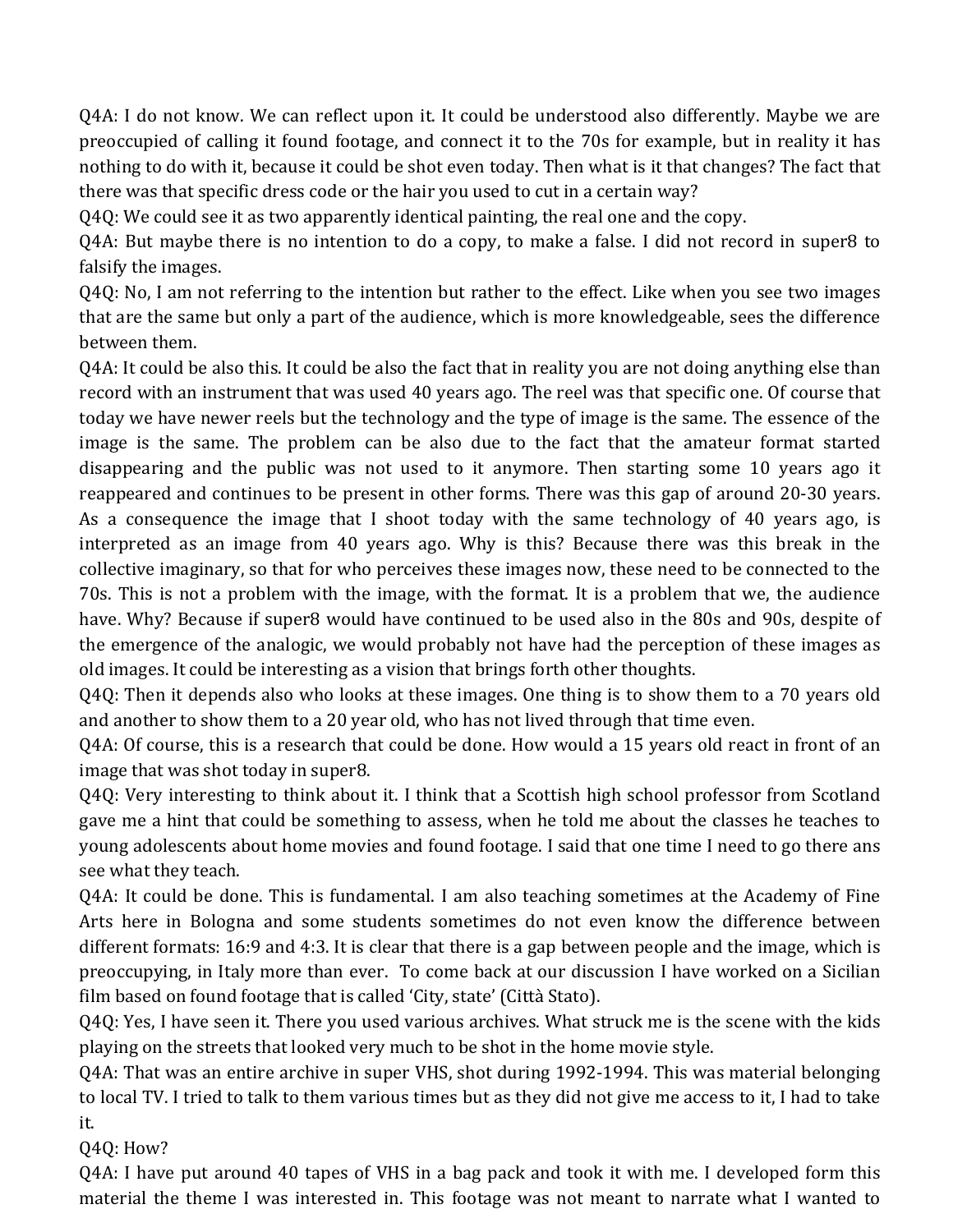narrate, that is the story of Catania in those years. Clearly there was so much more material that I did not edit. I took out those parts that helped me to describe the situation of Catania in those years there, which was similar to a civil war: each day people died, the cities were occupied my military forces; this is a part of history which still lies in the dark, about which almost no one knows. There was the operation 'Mani Pulite' and 'Tangentopoli', but Catania was another story.

Q4Q: Yes, I know a little about those years there, from what my boyfriend told me.

Q4A: The explanations from a historical point of view you can find in other places than this type of material. I think that cinema needs to be 'the moving image'. The book is another thing. Cinema needs to stimulate other sensations and processes.

Q4Q: I was about to ask you this: how you think your evolution was.

Q4A: I would not know how to answer this. It is something that I still need to understand. Maybe in reality, I manage to understand bits and pieces of it, to understand it from one film to the next film. I do not know if I sent you the link for 'Jazz for a massacre'. Q4Q: No.

Q4A: It is a film completely sketched on reel. Working on film, was the friend of Nato Frasca, the one who put me in touch with Nato's work. He intervened on film and then brought me these reels and told me to do what I wanted with them. So I did this film, which we author together. I edited this material, consisting in doodles on film, out of which sometimes more concrete figures emerged. These were emerging somehow form the unconscious: forms of power, of slavery, things that regarded my way of seeing politics and the world. I therefore edited it as an abstract movie. For me it is not abstract at all. For me it has a very clear narrative behind. I have taken the title from a work of Nato Frasca, 'Jazz for a massacre', which is an homage to Celine. As there was jazz in this film I called it 'Jazz for a massacre', because for me there has been an internal massacre during the working process. My friend Leonardo did the drawings, but it regarded myself directly. Indeed this film is dedicated to Nato Frasca.

Q5Q: Which do you think are the difficult and the easy aspects of managing archives, compared maybe to images shot by yourself.

Q5A: So you talk about pure images that have not been already edited.

Q5Q: Yes-

Q5A: I do not know if I can talk about difficult parts. Maybe that which attracts me and represents a sort of a complex issue on which I tend to focus, is to understand the way, the manner of filming belonging to the filmmaker. Before even to think about the content of the scenes, I try to see how it is filmed. Then again it depends on the type of footage I work with. If I have 30 reels by the same person, I do this; it is instinctively to look at how he moves, how the images are shot, if there are connections between the movements in one scene and another scene. Of course it is contemporarily connected to what is being shot, as I can't do an abstraction of this aspect. I do not find immediately the 'why', the reason behind, but why these scenes were shot and what was the interest by shooting that specific scene: for example the framing of a stone, if this frame returns through the film and so on. I am looking for this type of connections in this material, which enables me to understand things. I repeat, these are things on which I am reflecting right now, the reasoning process behind my work. The 'why', the motivation behind my work is not completely clear, even if I know I am interested in those specific aspects rather than others. Maybe it is because at that point you understand what kind of person you have standing in front of you, even before knowing what sort of image you have in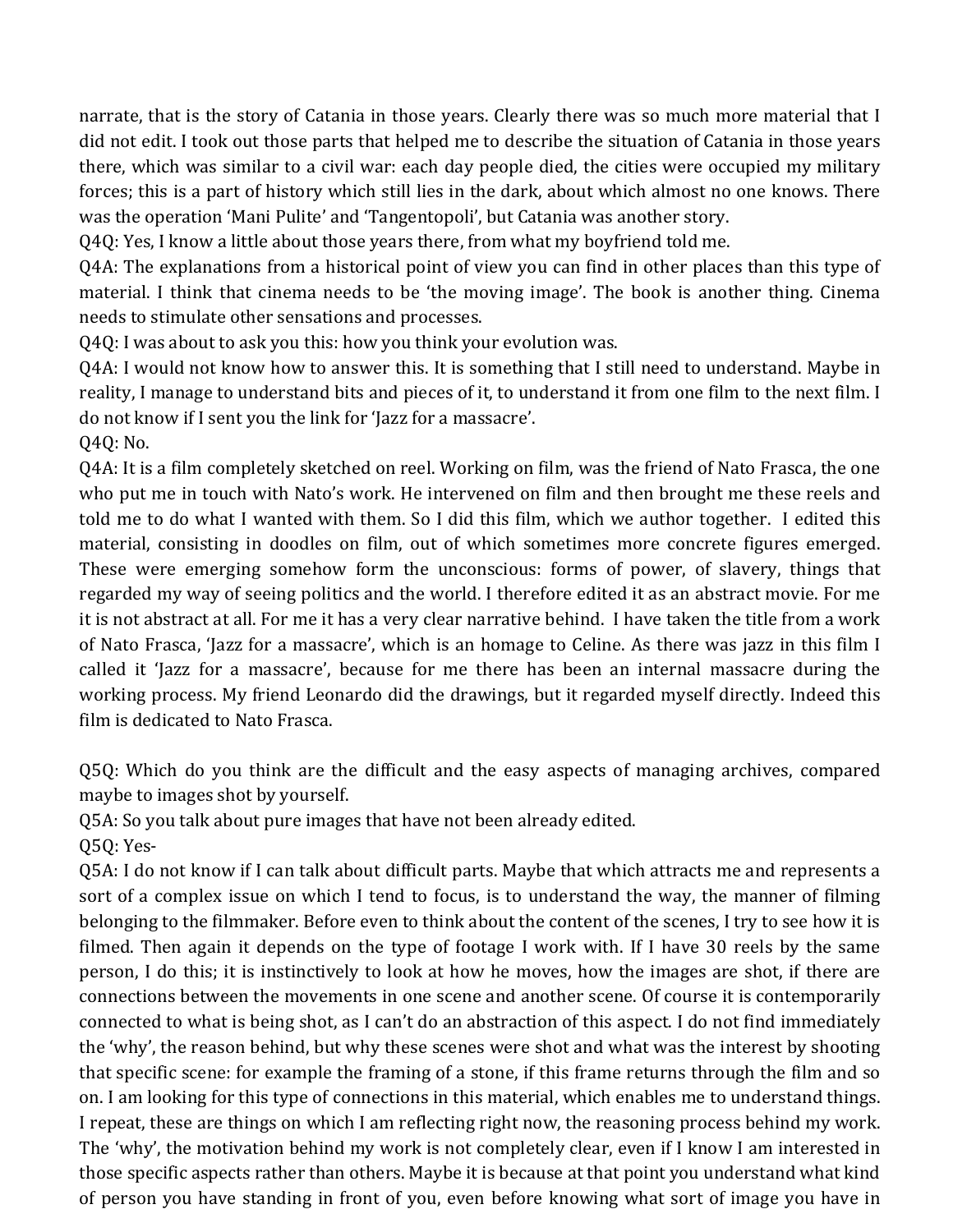front of you. Then you see the footage again. As a first thing you know or you try to understand who the filmmaker is. Then you re-watch the footage for reasons connected to the motivation of your work. Obviously it depends much on the aim of your final work. Or you can also say, 'ok I have this material, lets see what can be done'. Like the 10 hours of footage belonging to Nato Frasca. I watched this material, but I looked at those specific aspects I told you about. I would need to see it again and again and understand what I could get out of this material.

Q5Q: So it is a stratified process.

Q5A: Yes I suppose so.

 $Q5Q$ : Ok, this is for the images shot by someone else. What about the images you shoot, is it the same?

Q5A: It depends; it is much connected to my previous discourse. For example the first film I did called 'meme pere, meme mere', which was shot by me and other 3 friends in Burkina Faso. The only idea behind was that of the trip, where we were looking for the character of Thomas Sancara, who was the President of Burkina Faso for 4 years, and was killed by the Americans, many consider him a sort of Che Guevara, a revolutionary. We did not know anything. This was the only information we had, so we departed to look for this mysterious character. We shoot the scenes with 3 cameras, following in the lines of the 'Impulse-image'. They get the ideas form the start, as it is not very difficult to follow your instinct and shoot. You do not need to have any sort of barrier. We return to Italy with 60 hours of film 8among which also 16mm footage), look at what we shot and start rebuilding our trip and the story behind. In this case the camera becomes a sort of a third eye, which you manipulate with the hand. Therefore we could exclude the concept of aesthetically beautiful image where you carefully build the image. I am not interested in the perfect image or looking into the camera and check if what I am shooting is good. If what I have in front of me contains what I want then I shoot. This has been a little my creative process and continues to be. I have always edited my own films, even if in collaboration with others.

Q5Q: So you keep the process in your hand from the start till the end.

Q5A: Yes, editing is for me a sort of film directing. It is at that point that you make decisions.

Q5Q: Also because it is different to do only a sort of 'packaging' of the film to make it ready for distribution.

Q5A: I do also editing as work, so it is something that I also do for a living, but it is a separate thing. It is always a big suffering but it needs to be done.

Q7Q: Connected to the images you have seen which do you recall vividly? Maybe some intuition about Nao Frasca's work is there.

Q7A: Well yes, these are images, which I have seen recently and which I would like to rework. But then you refer to pure images or reused images?

Q7Q: Pure images.

Q7A: Yes, there are such images. Most of these images that have impacted on me are those who have been reused such as Bill Morrison, Jurgen Reble (A German filmmaker which I am trying to contact in order to invite him to a seminary here). He is a more extreme artist. This type of work on found footage has a deeper impact on me, because it is a very interesting way of making space to found footage. It is as if these images come from beyond the tomb or directly from paradise. It is another dimension. It is not the classic image of found footage, with the child playing outside and so on; this can be beautiful as well, I do not doubt it; but I am more impressed by certain reuses of these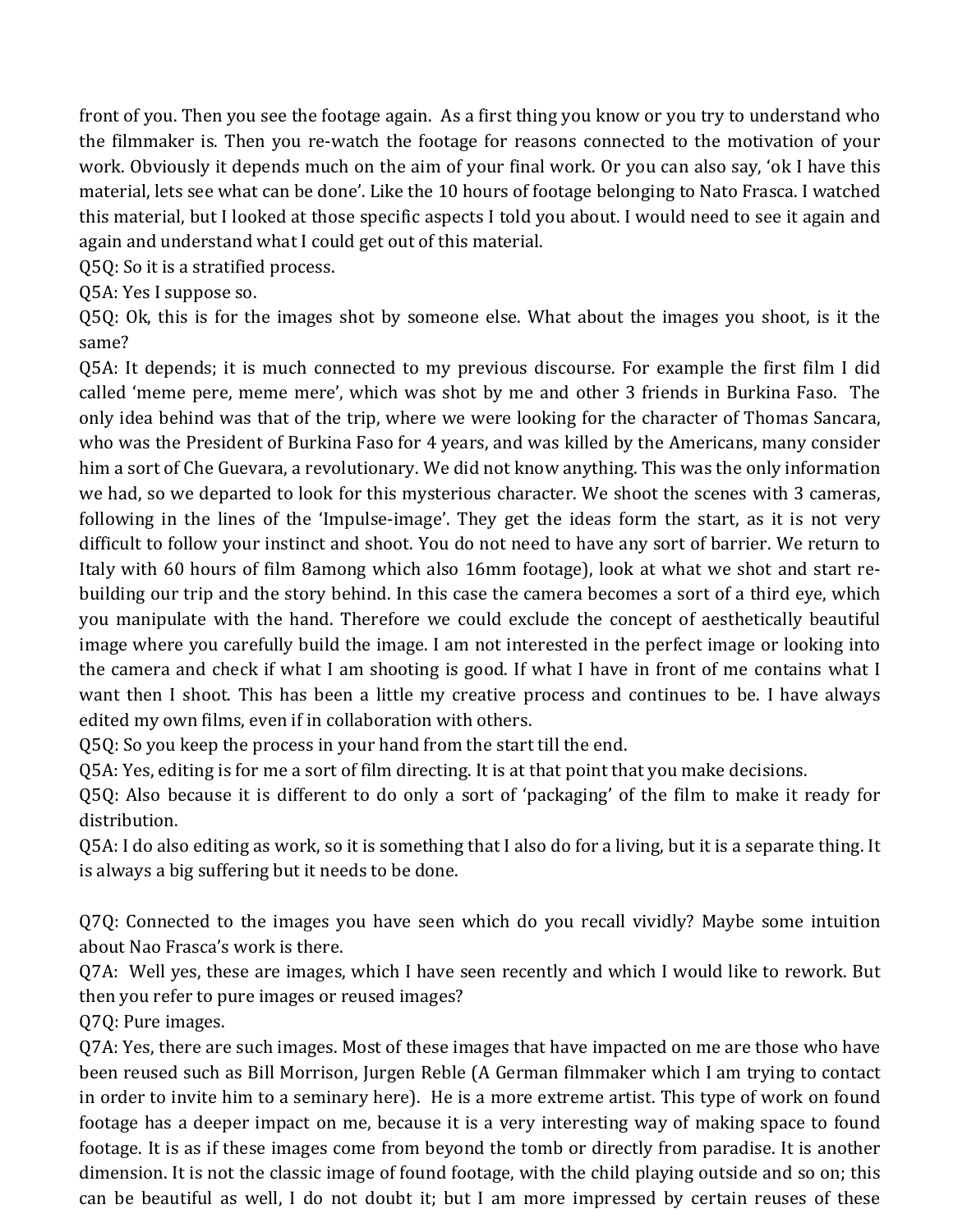images, because they confer to the image a specific force, even if they destroy the film in a sense because you work with specific corrosive agents. Nevertheless they exist in another form. This is what strikes me more.

Q8Q: What do you think instead of ambiguous and subversive images of found footage?

Q8A: For me such images are those, which I talked about earlier, those, which subvert canons aspect, in order to generate another and deeper meaning. I do not know if I got the question right.

Q8Q: It is more about the first impact that such images can create. Imagine a person who has no specific aim and interest in this footage is confronted for the first time with such images, what would he or she thing about the material seeing it?

Q8A: Ok, so all the images in 'City State' were such images: dead people on the ground and so on. What impacted me were those young men, the cameramen who with their zooms intended to penetrate this world, trying even to move around dead bodies in order to film them better. In other cases, I would need to think about it. For sure there are images, but I cannot think about it immediately.

Q8Q: As a last thing, I would like to ask you how much you agree with the following statement: 'family films are doodles of the soul, invisible writing, that contain such magmatic, germinal and radical material, that they contribute to the renewal of the moving image'.

Q8A: Damn it. Can I re-read it? Did you write this?

Q8Q: Yes, influenced by my own reflections and reading.

Q10A: and you are making this question to all interviewees?

Q8Q: Not all, based on how the dialogue goes.

Q8A: Ok, so I have been selected for this question. I totally agree with this. I think and see it like this. I believe that home movies can be studied from this perspective, for their intrinsic value, their nature consisting in a form of invisible writing. I would love to find a collection of a crazy person who shot hours and hours of material without knowing what he was actually doing. The problem at this point is that you cannot talk to that person anymore, because most probably he or she is dead. In reality, what I think is that the importance of the moving image for the writing of the soul is an individual practice. You have to do your own itinerary, but I think they can be read. Nato created this great opportunity because he had the people whom he was studying in front of him. He had thousands of students each year so he had thousands of doodles. He then analysed the doodles belonging to each student and told each one things that concerned themselves. He was a sort of magician, but a very rigorous one. He told you intimate things that happened to you and struck you with what he said.

Q8Q: But did he tell you things about your recent private life, because of what I have read these things were more connected to your life during the 9 months period before you were born.

Q8A: Yes, but he also told you more recent things about your life. What he needed to say to your mother he wrote in a letter and gave it to you, so that your mother could read or you could read it to your mother. I think it is possible to do it. Only that in this case it is difficult to do it because you do not often have the filmmaker in front of yourself.

Q8Q: True, but in this case you can confront yourself with the sensitivity of other artists who worked on the footage and even if they are not the producers of the original images and cannot validate in a way the meaning of the images, through their sensitivity as artists, they can open up the meaning and take it maybe also to another dimension.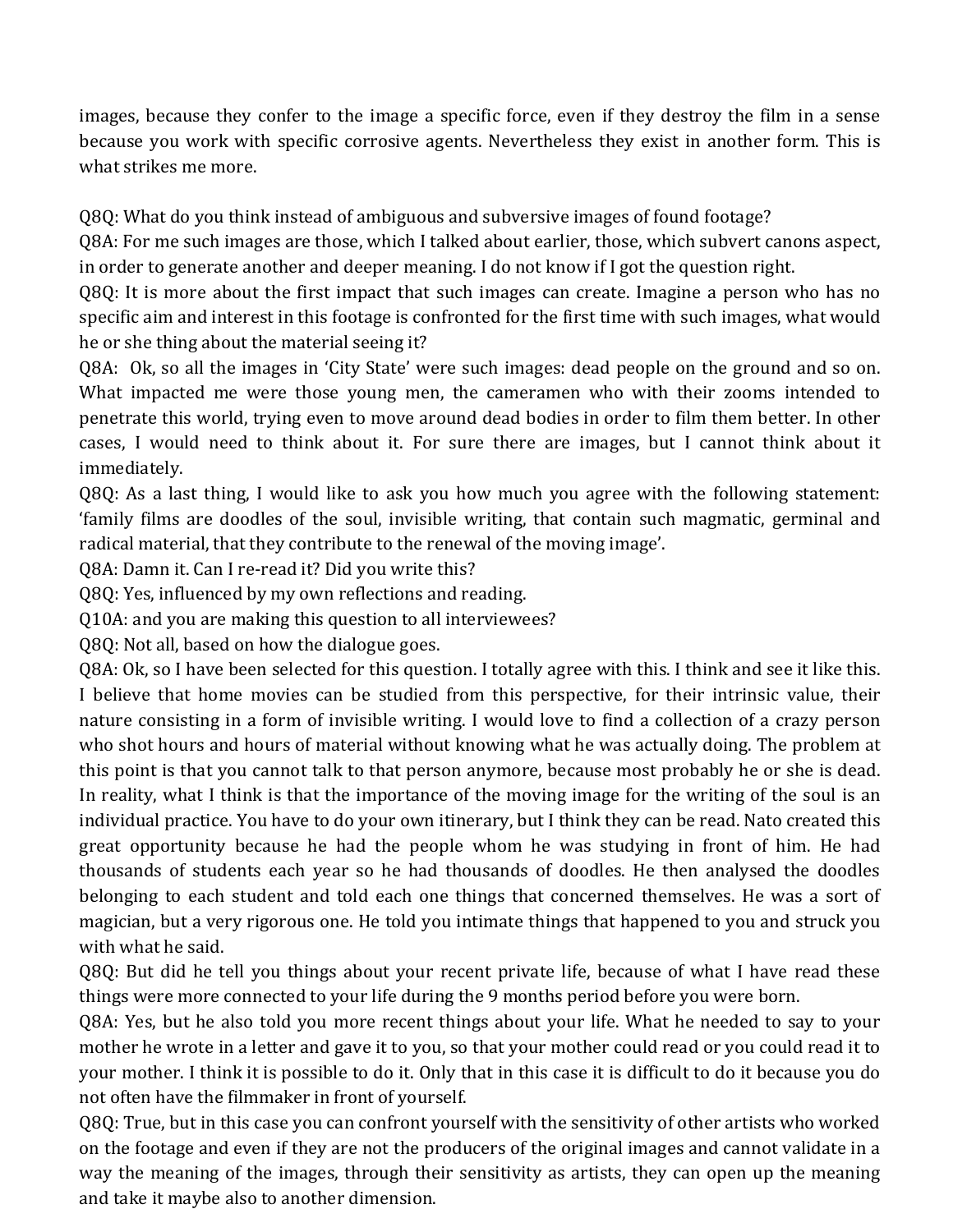Q8A: Yes, it is clear. It would be a subjective discourse. It can nevertheless become of major importance. 

Q8Q: I think that psychologically there is a lot of work to do.

Q8A: yes, I think that managing to get so many images for example in Sicily, and put one image in relation to another - look at how this material was shot, if there are any connections between different ways of doing. Beyond the anthropologic meaning, which you can analyse in other forms of manifestation such as photography, theatre or classic cinema, this material could possess things that we are not aware of, that in a way construct a history of the local gaze. Sounds almost science fiction.

Q9Q: Could you describe me a little more your creative process behind your work? How you proceed. For example for 'City, state' you told me how you appropriated that material.

Q9A: Well yes, this is the point, for this work, that fact of seeing this footage, I was seeing my youth, my childhood. I remember that in some of these images there were scenes where my grandfather appeared, in the city council. I have seen that there were things that had a direct connection to me, to my life. So, as I always do, I needed to do that film in order to get over that period of my life. I generally used like this.

Q9Q: To depart from your own needs and experiences.

Q9A: Yes, to understand, to see (as I explain in the 'Impulse Film' essay); this was almost omnipresent in the things I did, one way or the other. Then again maybe some things are happening by chance, but they manage to hit some things and make emerge different aspects that regard me. At this point editing of a film goes beyond the research of footage, of the image and becomes also an inner research. My films depart almost all from this vision. Also the last ones, the more abstract things that  $I$  do. If  $I$  go towards the abstract, it is also due to my inner development.

Q9Q: At one point you declare that you construct images that do not go towards aestheticizing, but are born as a mere translation of instincts. Where do you set the limit between aestheticism and aesthetics?

Q9A: Well the aesthetics creates an aestheticism. If you create something with a specific aesthetic value and insist upon it, in a certain sense you are creating an aestheticism. What I want to say is what I mentioned before, that aesthetics has fundamentally no value anymore; filming in that instinctual manner you do not give an aesthetic value anymore, but a deeper one. It is not the eye that requires the harmony anymore, but the brain. This returns to the discourse of Nato and the concept of the doodle. What does Nato say of important about this? He says: look after years and years of drawings and tests I invented this system. This system is based on the doodle, which is not the doodle you do occasionally, but it is a precise operation, that makes uses of deep signs. I did this exercise and it is not easy. You have 30 blank pages in front of you and a pencil that traces all the signs you draw. You do one, you do the second and the third and afterwards you say to yourself that this is not an easy task to fill 30 blank pages. At one point you start bringing out important things on that paper. You are not doing a drawing but a doodle. From an aesthetic point of view it has no value, but it contains everything of you. What he says is to stop doing what we a re currently doing, we need to see things in another light. We need to understand that each of us, through the doodle can bring out what we have inside of ourselves. This is what is important. In the book he goes and takes examples of big painters, Levi, Cezanne and so on and shows that the operations they were doing were exactly those, bringing out what lied deep inside of themselves. Their work was going much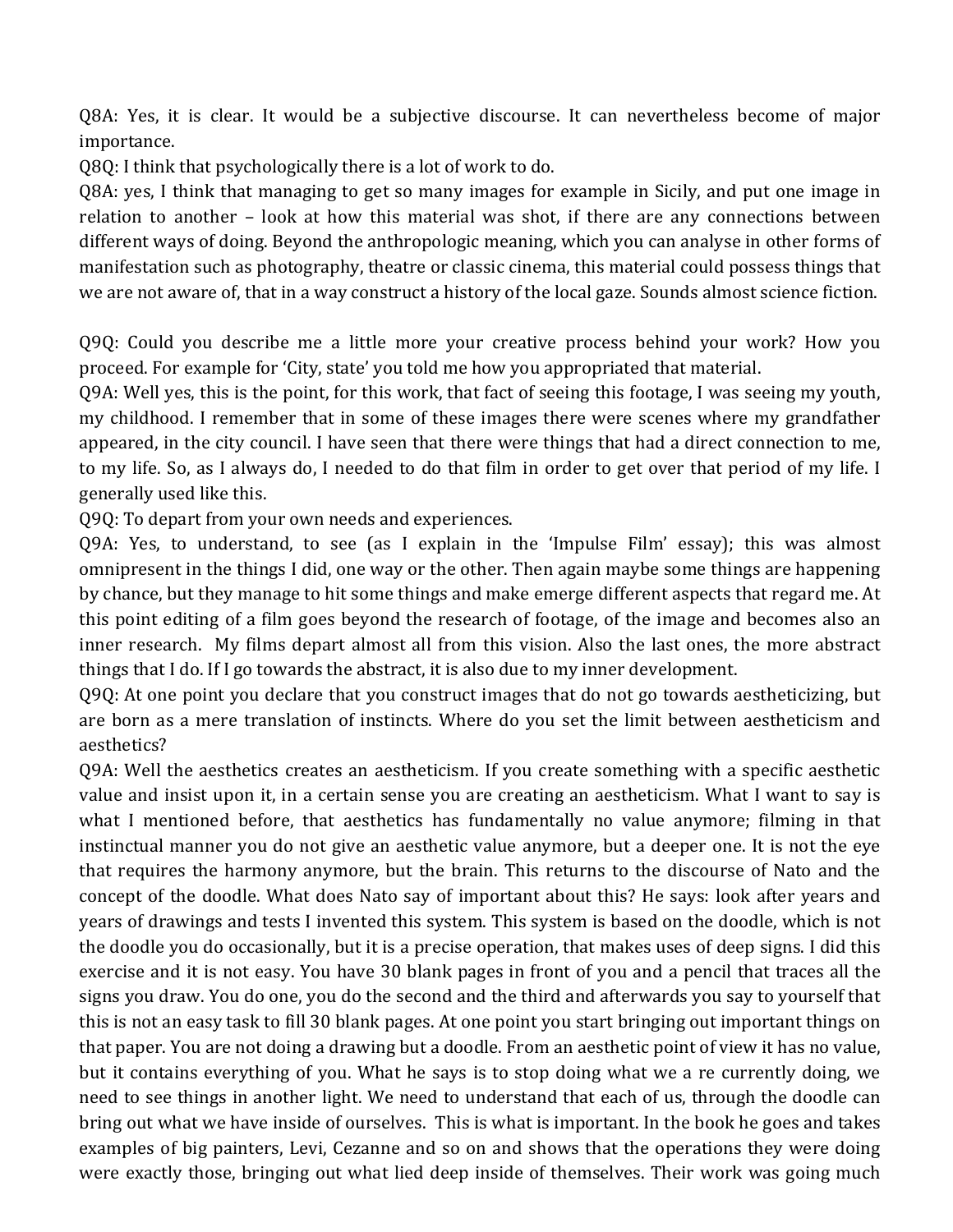beyond the pure shape of characters. I wrote about the instinct-image 7 years before knowing Nato's work. 

Q10Q: As a last thing I have an edited video which I would like you to see and tell me which your impressions are.

Q10A: Ok, what would you like to know?

Q10Q: If there are any specific connections to make with these images, if some have struck you.

Q10A: Yes, I think that almost all. Then maybe the images, which are more connected to my own past, are those who stick to my mind: the old lady who is much more vivacious than her husband for example and talks to him in order to ease him down. Maybe it recalls me my grandfather or the typical reaction of the Sicilian elderly people. Then there is the image with the rabbits. I was probably one of those children there, as some of my uncles had this habit of killing rabbits in front of us like this.

Q10Q: So you know this tradition, because many were struck by the brutality of this scene.

Q10A: Yes, of course. I do not remember the name they used.

Q10Q: Accuzzata...

Q10A: La scucciata maybe, I do not recall exactly. These are the images that stick to my mind mostly, but then there are also the images with a stronger aesthetic impact such as the columns filmed in counter light or the small boy who fishes. Yes, they are very brief anyways.

Q10Q: Yes, it is done on purpose.

Q10A: Yes, but also one behind the other it is not easy, a little bit strange. The first spontaneous thing was that which I told you. It is clear these images go to activate various memory parts.

Q10Q: Yes, it is interesting to see also various reactions to these images: someone connected them to the images of your own life before death, someone else to the prevalent presence of elderly people.

Q10A: Well yes, but the prevalence you could not establish very easy because the selection was part of your choice. I have indeed some family recordings, which contain images where there are many children, the family. So there is the entire family. It depends the family context. This is extremely casual in my perspective. I would not say there are many elderly people, because I know there are because I know it was your choice. Yes, then also those images in black and white, people dressed in black, are wonderful  $(...)$ 

I did a film called the 'Suspended image', which belongs to the series of impulse-image. The story behind this is the fact that my grandfather died and we found this box full of photos, letters and photo negatives from the 1940s when he was in war. This box he always held locked. We open this box (he was already dead) and we discover these photos of girls he probably knew as a soldier. You are not able to say who these people were. In this case the image does not have a reference anymore (mnemonic one), becomes free under some aspects but also very fragile regarding other aspects. It becomes the victim of all sorts of interpretations and evaluations but at the same time it is also richness, because it represents a container through which you can tell whatever story you wish to tell. Which is the point? In this case of the 'suspended image' the image remained suspended between my grandfather and me. It was something that connected us because my grandfather had kept that box because it was important for him, but this was not important anymore for me. It lost that original value so it remained suspended, a little like a ghost. It is a sort of remaining between two territories, the territory of the living and the one of the dead. This is something that is powerful and at the same time fragile. For example in the video you showed me, who is this old man, what is